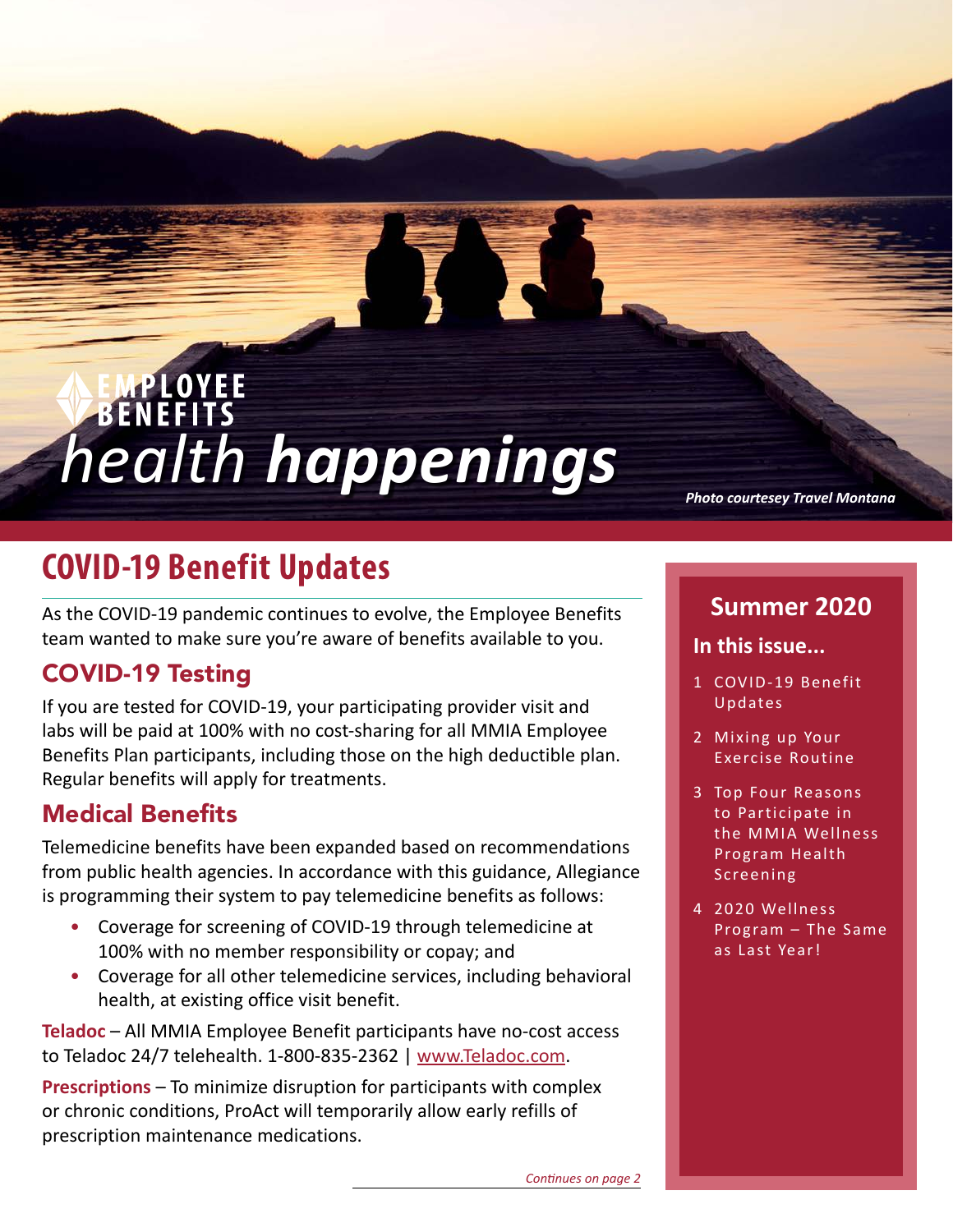# <span id="page-1-0"></span>**Mixing up Your Exercise Routine**

Summer is officially here! There is something truly special about a Montana summer. The days are long and the nights cool and crisp. Now is the perfect time to mix up your exercise routine and explore a new spot. I spoke with Take Control Health Coach and Exercise Specialist Richel Stropky on the benefits of mixing up your usual routine and trying something new. By: Laura Del Guerra, RD, CDE Take Control Health Coach

Richel states that mixing your routine up helps prevent boredom and keep us exercising and engaged. Richel

points out that doing the same exercise routine can cause over-use injuries and puts the body at risk for sprains and strains. When you do different activities, it challenges the body to use and strengthen different muscle groups. Taking up something new this summer will decrease that risk and broaden your physical abilities.





Hiking, horseback riding, biking, tennis, and water sports are all great ways to enjoy Montana and mix up your workouts. While gyms have reopened, if you are not ready to go back, there are several ways to get a workout in. Do lunges, squats, or jumping jacks at a local park. Use a fence or a railing for push-ups or a park bench for triceps dips or planks. In addition, many classes typically conducted in a gym are being offered outside, and several personal trainers are also willing to conduct sessions outside. Getting outside can make it easier to connect with a friend. Richel suggests a socially-distant park workout. If you're in different locations – call your friend – walk and then at selected intervals stop and do bursts of physical activities like jumping jacks, squats, or lunges. Having the connection either in person or on the phone increases the fun and accountability.

When heading out, remember to wear breathable clothes, apply sunscreen, carry water, wear proper shoes, and use only one ear bud to stay aware of your surroundings. If you are in the sun be sure to grab sunglasses and a hat. Enjoy!

*Continued from Front page*

Please be aware, medication shortages and delays could occur and are a concern during COVID-19. Contact ProAct for more information at 1-877-635-9545.

#### Mental Health

With the added stress caused by the pandemic, taking care of your mental health is critical now more than ever.

**Employee Assistance Program** – Online, telephonic, and in-person counseling at NO-COST to you and anyone in your household, whether they are on an MMIA medical plan or not!

*Reliant Behavioral Health,* now an IBH company [MyRBH.com](http://MyRBH.com) (Access Code: MMIA) | 1-866-750-1327

**Plan Benefits for Mental Health**a – If you don't go through IBH, normal appointments with a mental health care provider are covered the same way a medical appointment is.

## Annual Health Screening

Both It Starts With Me (ISWM) and the Montana Health Centers are taking extra precautions to make sure your annual health screening is safe and comfortable. Visit [www.mmiaEB.net/wellness](https://www.mmiaEB.net/wellness) or read the wellness article on p.4 for details.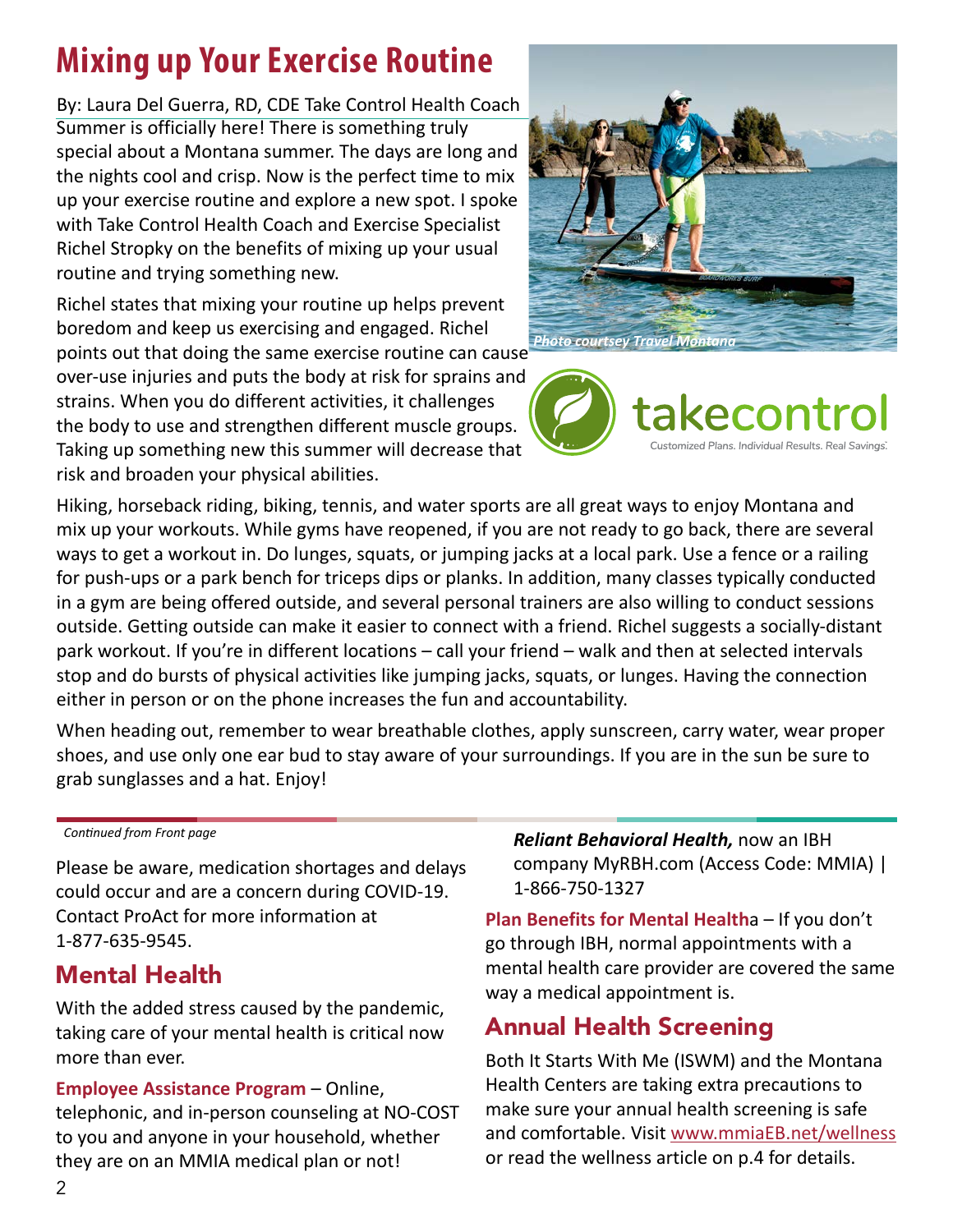# <span id="page-2-0"></span>**Top Four Reasons to Participate in the MMIA Wellness Program Health Screening**

By: Laura Del Guerra, RD, CDE Take Control Health Coach



Wellness screening season is just about to kick off and there are so many reasons to participate.

- 1. **Learn about your health risks.** Blood work, blood pressure, weight, and height information offer a wealth of FREE information about your health. These screenings are often the place where emerging health conditions are caught.
- 2. **Learn what your numbers mean.** MMIA offers 15-minute calls with Take Control clinicians to discuss your results. They can lead you to additional resources and let you know if your results warrant a followup with a medical provider.
- 3. **Cost savings.** This screening is offered free of charge as part of your health benefits. Additional labs can be ordered at a cost far lower than what is available through

a lab. And best of all, you'll earn \$50 for doing the Health Screening and another \$50 for completing your 15-minute Health Review Call. How often can you earn \$100 for a 30-minute time investment?

4. **Convenience.** Health Screenings are scheduled at convenient locations at or near your place of employment. Registering online and setting an appointment ensures that you will be in and out in a matter of minutes.

Whether you participate every year or this is your first year, this is something you don't want to miss. MMIA respects the privacy of your personal health information. Your results are protected by HIPAA. The Employee Benefit team does not have access to them.